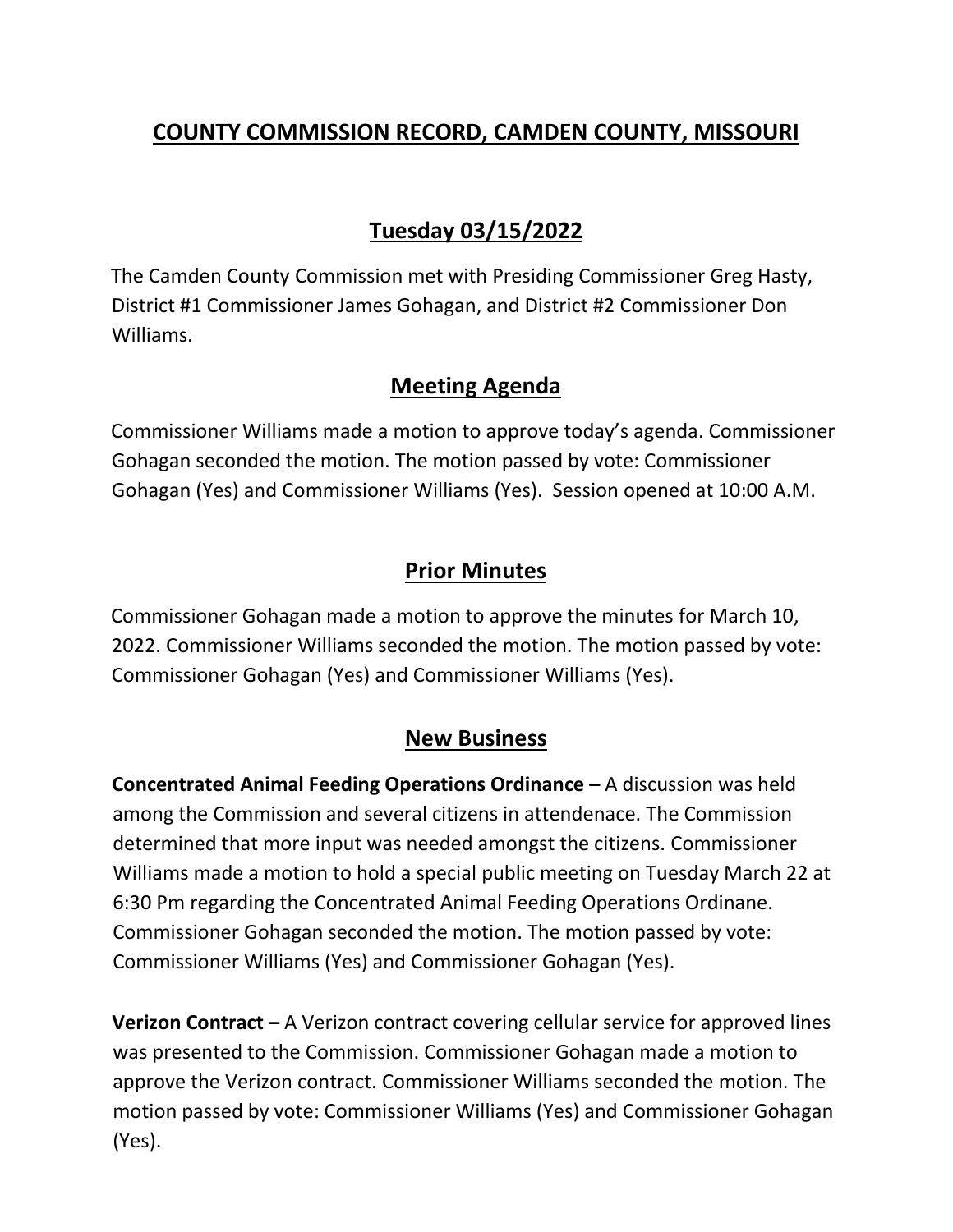verizon<sup> $\sqrt$ </sup>

#### Camden County Missouri

#### NEW GSA-Multiple Award Schedule #47QTCA20D00B5 Purchase Order Awarded June 11th 2020

| Date:                                             | March 9, 2022                                                                                                                                                                                                                                                                                                                                                                                                                                                                                                                                                                                                                                                                                               |
|---------------------------------------------------|-------------------------------------------------------------------------------------------------------------------------------------------------------------------------------------------------------------------------------------------------------------------------------------------------------------------------------------------------------------------------------------------------------------------------------------------------------------------------------------------------------------------------------------------------------------------------------------------------------------------------------------------------------------------------------------------------------------|
| Vendor:                                           | <b>Verizon Wireless</b>                                                                                                                                                                                                                                                                                                                                                                                                                                                                                                                                                                                                                                                                                     |
| Vendor Address:                                   | 10170 Junction Drive                                                                                                                                                                                                                                                                                                                                                                                                                                                                                                                                                                                                                                                                                        |
|                                                   | Annapolis Junction, MD 20701                                                                                                                                                                                                                                                                                                                                                                                                                                                                                                                                                                                                                                                                                |
| Vendor Email:                                     | VZWFederal.Implementations@VerizonWireless.com                                                                                                                                                                                                                                                                                                                                                                                                                                                                                                                                                                                                                                                              |
| Phone:                                            | 1.800.561.6227                                                                                                                                                                                                                                                                                                                                                                                                                                                                                                                                                                                                                                                                                              |
| FAX:                                              | 1.866.227.4978                                                                                                                                                                                                                                                                                                                                                                                                                                                                                                                                                                                                                                                                                              |
| Authorized By:                                    | By signing below, I certify that I am have legal authority to bind the listed government agency,<br>that my agency is authorized to purchase under the GSA Multiple Award Schedule and that the use<br>of all products/services purchased is for authorized government use. ANY RESELLING OF<br>PRODUCTS/SERVICES PURCHASED UNDER THIS ORDER ARE STRICTLY PROHIBITED, as the<br>contract and governing regulations require that all MAS purchases will be used for governmental<br>purposes only and will not be resold for personal use.<br>Agency Name: Carnder Count<br>Signature of Authorized Official:<br>Printed or typed name: Janet Fry<br>Printed or typed title: $Purs$ $Cursi$ $na$ $mana$ $qa$ |
| Contact Information:                              | Email address: JANET FRY@CAMDENMO.ORG                                                                                                                                                                                                                                                                                                                                                                                                                                                                                                                                                                                                                                                                       |
|                                                   | FAX number:<br>Phone number: 573-317-3846                                                                                                                                                                                                                                                                                                                                                                                                                                                                                                                                                                                                                                                                   |
| <b>Billing Information:</b>                       | Camden County Missouri<br>1 Court Cir NW<br>Camdenton, MO 65020<br>Account: 286428069-00001<br>Profile: 2432856                                                                                                                                                                                                                                                                                                                                                                                                                                                                                                                                                                                             |
| <b>Payment and Billing</b><br>Terms:              | <b>Net 30</b>                                                                                                                                                                                                                                                                                                                                                                                                                                                                                                                                                                                                                                                                                               |
| Description of<br>Goods/Services;<br>Pricing:     | Cellular service on the accounts listed below (or attached) totaling $30$ units in accordance with<br>the rate plans and terms and conditions now or in the future applicable to each of such lines<br>pursuant to GSA Multiple Award Schedule Number 47QTCA20D00B5,<br>Rate Plan(s): Various<br>Equipment: Open Market                                                                                                                                                                                                                                                                                                                                                                                     |
| Term:                                             | March 09, 2022 for 24 months through 2024<br>(month) (day)<br>(# )<br>(year)                                                                                                                                                                                                                                                                                                                                                                                                                                                                                                                                                                                                                                |
| Funds Authorized:                                 | Monthly Access Fees for service on 30 Lines (Estimated) \$1,200.00<br>Equipment charge(s) on 30 Lines (Estimates)<br>\$2,500.00<br>Total Access and Equipment Fees on 30 lines (Estimate) \$31,300.00<br>Plus applicable fees, taxes and charges                                                                                                                                                                                                                                                                                                                                                                                                                                                            |
| Contract #:                                       | GSA Multiple Award Schedule Number 47QTCA20D00B5, all terms and conditions are incorporated<br>by reference.                                                                                                                                                                                                                                                                                                                                                                                                                                                                                                                                                                                                |
| Equipment<br>(Open Market):                       | None of the equipment listed are products listed on GSA Multiple Award Schedule Contract No.<br>47QTCA20D00B5. All devices, accessories or other products/services not available on the Schedule<br>Pricelist are purchased "Open Market."<br>Specify Phones, Delivery, Etc.:                                                                                                                                                                                                                                                                                                                                                                                                                               |
| Miscellaneous:                                    | Specify Friends, Delivery, Eur.<br>Existing Verizon Wireless Accoupe (Umber/s (if applicable) Account :                                                                                                                                                                                                                                                                                                                                                                                                                                                                                                                                                                                                     |
| For Verizon Wireless internal use only: Approval: | Date:                                                                                                                                                                                                                                                                                                                                                                                                                                                                                                                                                                                                                                                                                                       |

**Medical Missions Renovations - Medical Missions for Christ Clinic** representatives met with the Commission requesting funds for renovating their facility. The renovations would allow for them to serve more patients with more services. Commissioner Gohagan made a motion to earmark \$80,000 of ARPA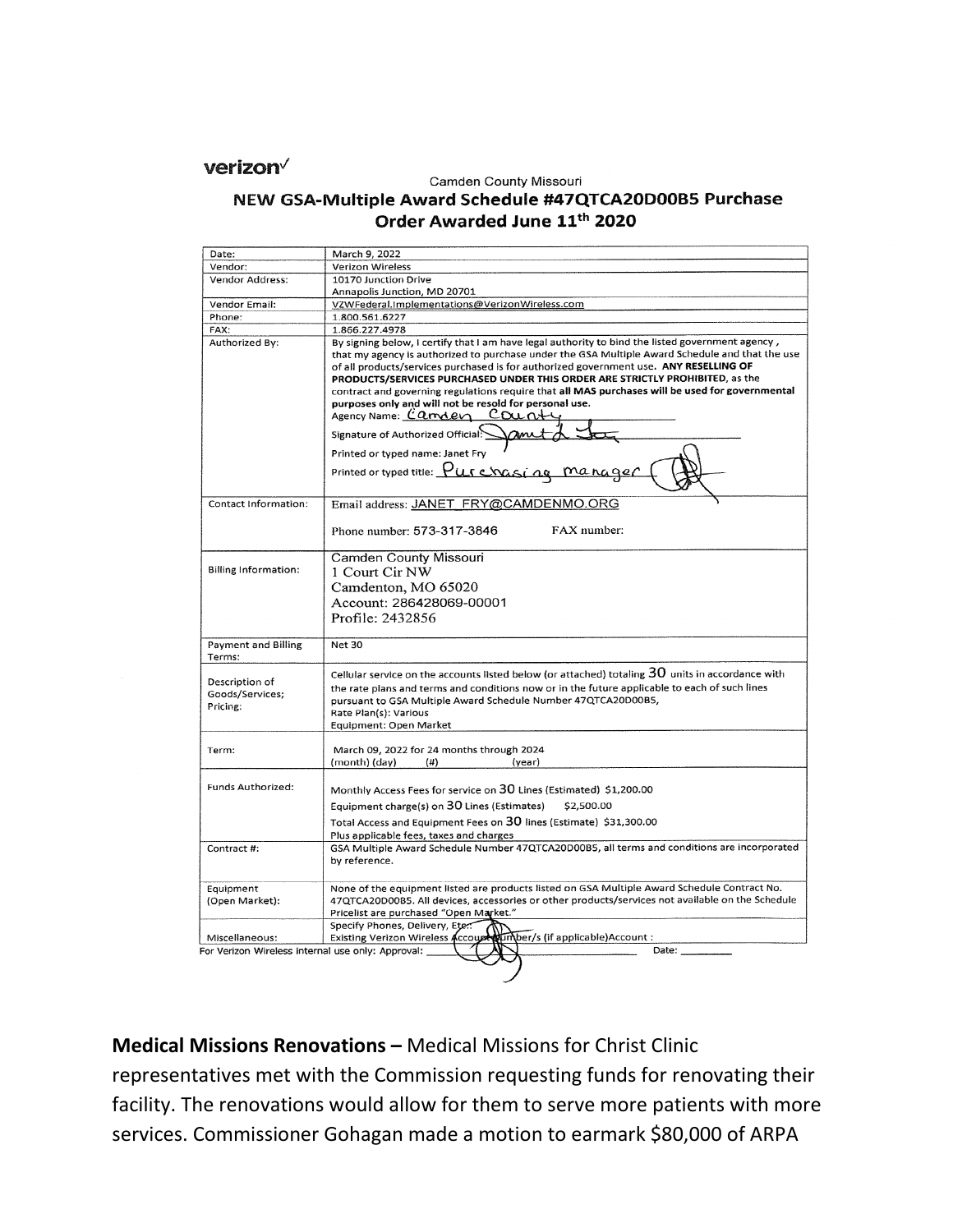funds toward the renovation and look into ARPA fund availability for the balance of the renovation. Commissioner Williams seconded the motion. The motion passed by vote: Commissioner Gohagan (Yes) and Commissioner Williams (Yes).

**Magic Dragon Trail -** Commissioner Gohagan made a motion to pay the \$150,000 in ARPA funds previously earmarked for the Magic Dragon Trail project. Commissioner Williams seconded the motion. The motion passed by vote: Commissioner Gohagan (Yes) and Commissioner Williams (Yes).

|                                                        |                                            | <b>Camden County ARPA Funds</b> |                 | <b>VENDOR REQUEST FOR PAYMENT</b>                       |                                                                                                                                                |                                                                                                                          |
|--------------------------------------------------------|--------------------------------------------|---------------------------------|-----------------|---------------------------------------------------------|------------------------------------------------------------------------------------------------------------------------------------------------|--------------------------------------------------------------------------------------------------------------------------|
| <b>VENDOR NAME</b><br>Community foundation of the Lake |                                            |                                 |                 |                                                         | <b>INVOICE NUMBER</b><br>CFOTLMDTARPA                                                                                                          |                                                                                                                          |
| <b>VENDOR REMIT TO ADDRESS</b>                         |                                            |                                 |                 |                                                         |                                                                                                                                                |                                                                                                                          |
|                                                        |                                            |                                 |                 |                                                         |                                                                                                                                                |                                                                                                                          |
| <b>VENDOR DUNNS/FIN #</b><br>82-3298970                |                                            | <b>BILLING PERIOD</b>           |                 |                                                         |                                                                                                                                                |                                                                                                                          |
| <b>CONTRACT NAME/SERVICE</b>                           |                                            |                                 |                 | <b>Assistance listing #</b>                             |                                                                                                                                                | <b>AMOUNT REQUESTED</b>                                                                                                  |
| American Rescue Plan Act                               |                                            |                                 |                 | 21.027                                                  |                                                                                                                                                | \$.<br>150,000                                                                                                           |
| made to Camden County within 60 days of notification.  |                                            |                                 |                 |                                                         | submitted was discovered during the audit findings to be not eligible, or fraudulent you will be required to repay the funds to Camden County. | I have read and understand the statement and acknowledge that if these funds need to be repaid, that restitution will be |
| <b>AUTHORIZED SIGNATURE</b>                            |                                            | <b>TITLE</b>                    |                 |                                                         |                                                                                                                                                | DATE                                                                                                                     |
| <b>PURCHASE ORDER #</b>                                |                                            |                                 |                 | <b>EXAMPLE OR COUNTY PROGRAM USE ONLY</b><br>SUBAWARD # |                                                                                                                                                |                                                                                                                          |
| 165.771.58999.0012<br>COMMISSIONER SIGNATURE           |                                            |                                 |                 | $P$ APPA - $11 - 2021$                                  |                                                                                                                                                | DATE                                                                                                                     |
| <b>AUDITOR SIGNATURE</b>                               |                                            |                                 |                 |                                                         |                                                                                                                                                | DATE                                                                                                                     |
| ACCOUNTING DISTRIBUTION                                |                                            |                                 | <b>COMMENTS</b> |                                                         |                                                                                                                                                |                                                                                                                          |
| <b>AMOUNT</b>                                          | PLEASE CIRCLE ONE<br>PARTIAL (P) FINAL (F) |                                 |                 |                                                         |                                                                                                                                                |                                                                                                                          |
| <b>NUMBER</b><br>.06.771 ما<br>\$                      | P                                          | F                               |                 |                                                         |                                                                                                                                                |                                                                                                                          |
| 150,000                                                | ₽                                          | F                               |                 |                                                         |                                                                                                                                                |                                                                                                                          |
| <b>GLACCOUNT</b><br><u>58999.002</u>                   | p                                          | F                               |                 |                                                         |                                                                                                                                                |                                                                                                                          |
|                                                        |                                            | F                               |                 |                                                         |                                                                                                                                                |                                                                                                                          |